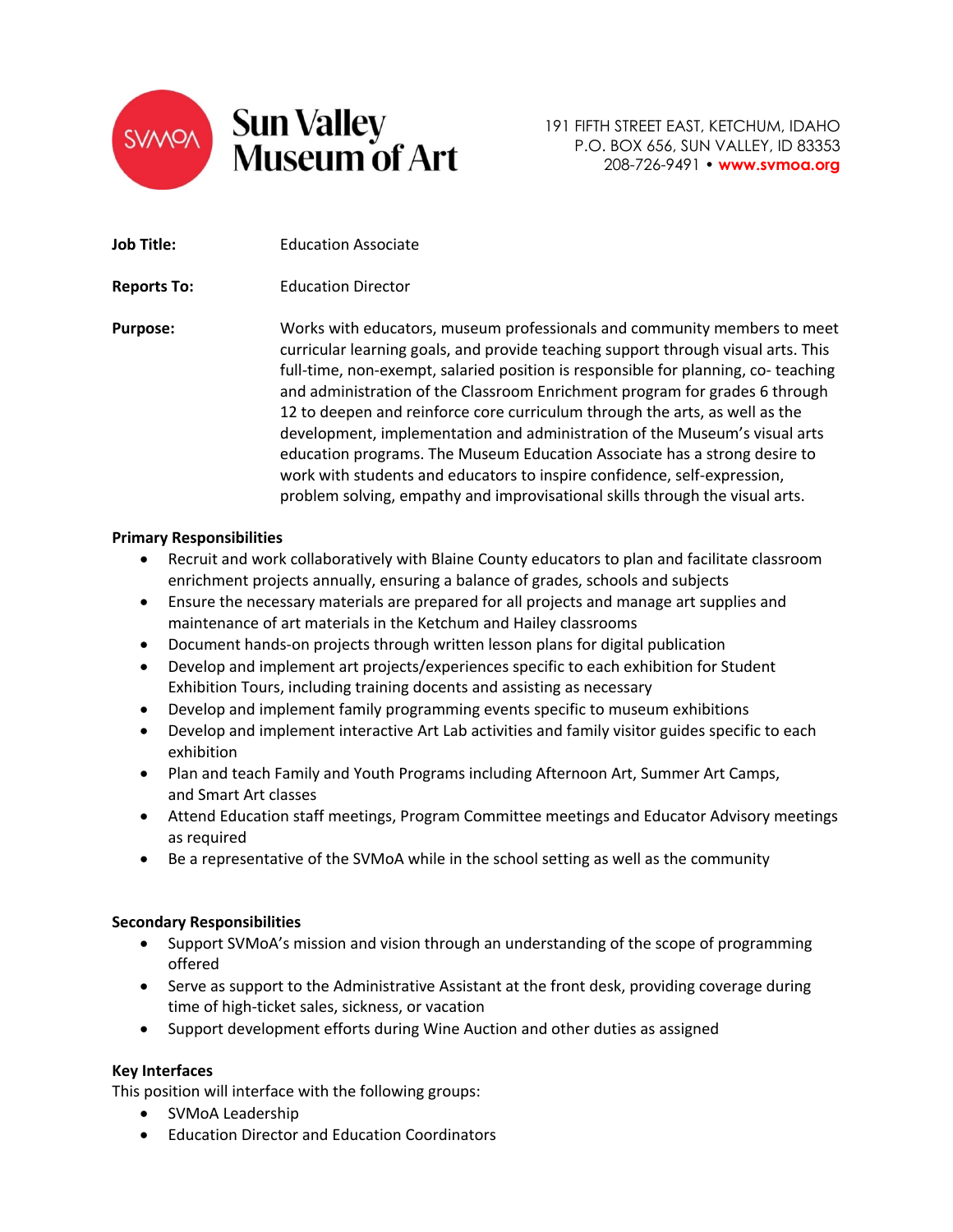# **Focus:**

55% Classroom Enrichment 35% Student Exhibition Tours, Art Lab, Family and Youth Programming 10% Assisting in other Education programming

### **Details:**

This is a full-time (40 hours/week), non-exempt position. The salary will range from \$40,000 - \$55,000 depending on qualifications. This position is eligible for benefits. Work may require the flexibility to work evenings and/or weekends according to The Museum's calendar of programs and events. Regular office hours for SVMoA's Ketchum location are Monday-Friday, 9am-5pm. SVMoA is open to the public Tuesday-Friday, 10am-5pm, and Saturday 11am-4pm.

# **Education/Experience Required:**

- Bachelor's degree in art, art history, museum studies, education or related field is required; familiarity with museum education and/or object-centered learning is preferred
- Interest in contemporary art
- Desire to work with students in elementary, middle and high school and within the public school system
- Demonstrated ability to translate learning in multiple disciplines into visual arts projects
- Desire to delight students in engaging them with ideas and hands on making projects
- Demonstrated proficiency with Microsoft Office and Apple applications
- Strong organizational skills and proven record of success with complex and detail-oriented projects
- Excellent time-management skills and proven ability to manage multiple projects according to strict deadlines
- Must have excellent writing and strong communications skills, both verbal and written
- Spanish language skills are a significant asset
- Team player with an even temperament
- Good public presence and positive attitude toward all people
- Clear a criminal background check

# **Physical Demands**

The physical demands described here are representative of those that must be met by an employee to successfully perform the essential functions of this job. Reasonable accommodations may be made to enable individuals with disabilities to perform the essential functions.

- Work regularly requiring sedentary activity using a computer keyboard and mouse.
- physical effort includes, but not limited to: walking and/or brisk walking, lifting 10-45 lbs, climbing/descending steps, climbing/descending ladders
	- \* accommodations will be made if necessary

# **Statement of Diversity, Equity, and Inclusion**

The Sun Valley Museum of Art is committed to fostering and supporting a diverse workplace and is proud to be an equal opportunity employer. SVMoA invites applications from all qualified individuals and welcomes applications from women, members of racialized groups and visible minorities, indigenous persons, persons with disabilities, persons of any sexual orientation, and persons of any gender identity or gender expression. Accommodations are available for applicants with disabilities throughout the recruitment process. SVCA has a clear vision: to be a workplace where a diverse mix of talented people are committed to delivering our mission of providing arts experiences for all.